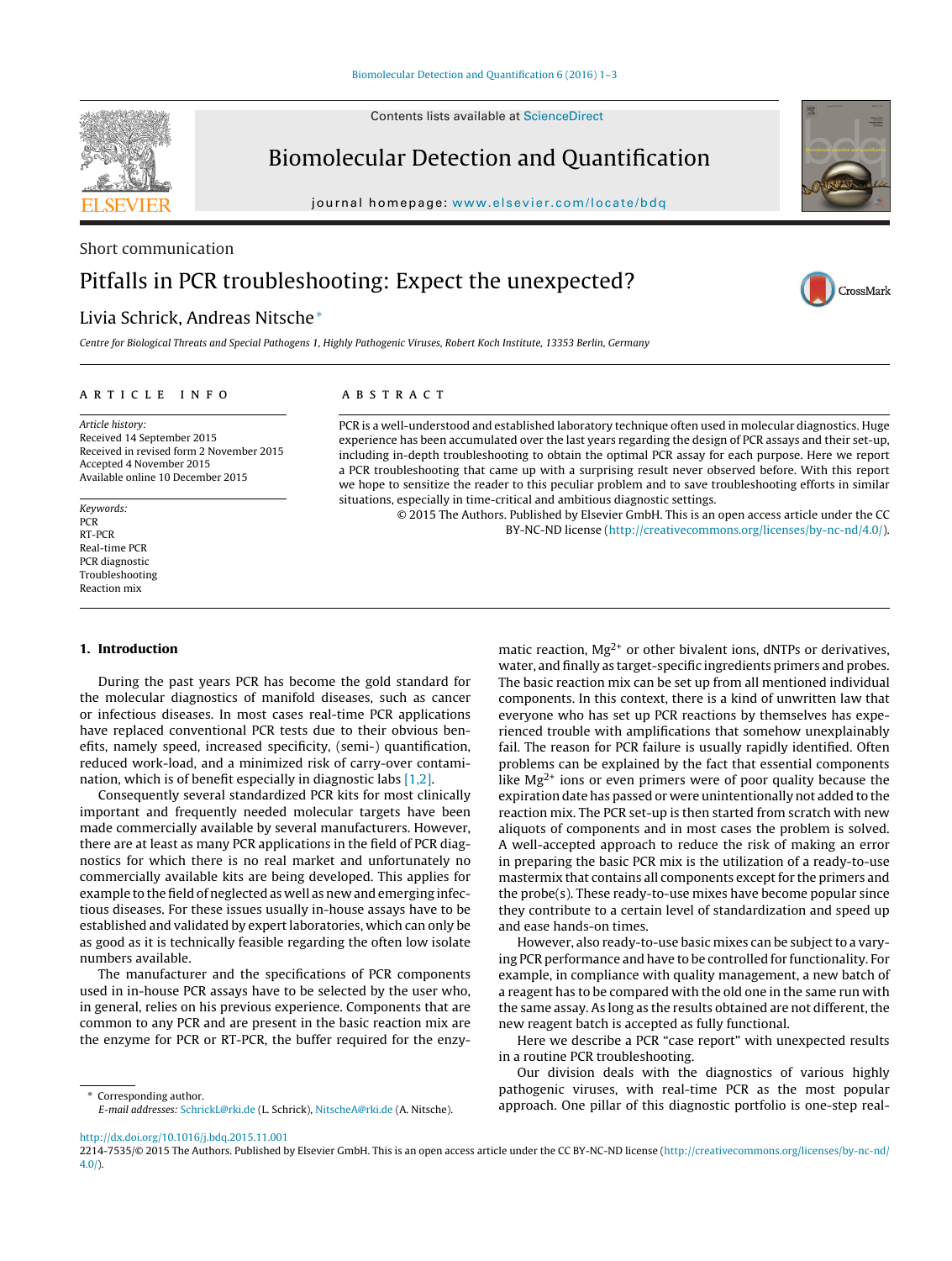## **Table 1**

Troubleshooting of the failed PCR reaction for Lassa virus [\[5\].](#page-2-0)

| Suspected reason                                                            | Measures                                                               | Amplification  |
|-----------------------------------------------------------------------------|------------------------------------------------------------------------|----------------|
| Human error                                                                 | Repetition of all PCRs                                                 | No             |
| Failure of the positive control                                             | Use of new aliquots of in vitro transcribed RNA and plasmid DNA also   | N <sub>0</sub> |
|                                                                             | highly concentrated                                                    |                |
| Primer and probe damage                                                     | Use of fresh primer and probe aliquots resolved and previously tested  | N <sub>0</sub> |
|                                                                             | to be working properly                                                 |                |
| Primer and probe damage                                                     | Use of fresh lyophilized aliquots of primers and probes                | No             |
| Problem with the basic reaction mix from manufacturer A                     | Use of new aliquot of the basic one-step RT-PCR mix from               | No             |
|                                                                             | manufacturer A (although the aliquot used proved to work for YFV       |                |
|                                                                             | $RT-PCR$ )                                                             |                |
| Inhibiting influence of water                                               | Test of freshly opened PCR water aliquots                              | No             |
| Individual problem of the cycler                                            | A different ABI 7500 cycler was used (although the used one proved to  | N <sub>0</sub> |
|                                                                             | work for YFV RT-PCR)                                                   |                |
| Problem of the ABI7500 series                                               | Parallel PCR runs on various real-time PCR cyclers including ABI 7500, | N <sub>0</sub> |
|                                                                             | ABI StepOne™ and Roche LightCycler® 480                                |                |
| Individual problem with the Lassa virus assay                               | Application of another LASV-specific RT-PCR targeting a different      | N <sub>0</sub> |
|                                                                             | region of the same gene                                                |                |
| Problem with the PCR enhancer                                               | Parallel PCRs with and without enhancer                                | No             |
| Problem with the reaction plates                                            | Use of plates from a different manufacturer                            | No             |
| Problem with the basic reaction mix from manufacturer A                     | Use of a basic one-step RT-PCR from another manufacturer B             | Yes            |
| Problem with a specific batch of the basic reaction mix from manufacturer A | Use of remaining failing, old aliquot of the preferred basic one-step  | Yes            |
|                                                                             | RT-PCR mix from manufacturer A                                         |                |

time RT-PCR-based detection of viruses causing hemorrhagic fever, like Ebola virus (EBOV), Marburg virus (MARV), Lassa virus (LASV), Yellow fever virus (YFV), and viruses relevant for differential diagnosis. For those viruses, for which there are no commercially available kits and also for confirmation of positive results obtained by using kits, we apply in-house tests using a basic one-step RT-PCR reaction mix from a manufacturer A. These assays are thoroughly validated with this reaction mix. According to quality management rules, we always compare anew batchofthe basic reactionmix with the old one. Since there are currently about 40 validated in-house RT-PCR assays in our portfolio, not every single assay is subjected to comparison, but some in-house assays are selected exemplarily and compared.

## **2. The case**

In a routine request to exclude relevant viral hemorrhagic fevers in a hospitalized patient we received serum to run PCRs for EBOV, LASV and YFV. Usually these requests are urgent, due to the public health precautions potentially required for highly contagious patients. RNA was extracted from serum using the Viral RNA Mini Kit to which the Internal Control (IC) provided with the RealStar® Filovirus Screen RT-PCR Kit 1.0 (altona Diagnostics) was added according to the manufacturer's instructions. As negative control, Fetal Calf Serum (FCS) was extracted and spiked with the IC in parallel. We performed the EBOV PCR using the Filovirus Screen Kit, obtaining a negative result within 2 h. The IC showed perfect amplification curves with similar Cq values of about 31 for the clinical sample as well as for the FCS control, thus confirming successful extraction and RT-PCR reaction and also ruling out sample-specific PCR inhibition. In parallel, we set up in house one-step RT-PCRs for the detection of YFV and LASV using published assays [\[4,5\].](#page-2-0) For these assays we routinely use a basic one-step RT-PCR reaction mix from manufacturer A. Both assays were set up in parallel using the same aliquot of water and reaction mix and were run in parallel on the same Applied Biosystems 7500 Real-Time PCR Instruments. The sample was negative for YFV with perfectly fine amplification curves for the positive control (in vitro transcribed RNA). In contrast, the LASV assay did not show any amplification, neither for the sample nor for the positive control. Even on an agarose gel no amplification of the positive control could be shown. Since these results could not be explained easily, we started troubleshooting by checking 12 parameters [\[3\],](#page-2-0) which were sometimes combined in one run. Table 1 summarizes the troubleshooting activities.

As shown in Table 1, all obvious possible measures were taken without success. Even measures that were not the first choice failed to restore the PCR assay. Only when we used a basic one-step RT-PCR reaction kit from another manufacturer B, we could observe amplification as expected. At this point we need to point out that the Lassa virus PCR assay was well validated with the preferred basic PCR kit from manufacturer A which turned out to be superior to the kit from manufacturer B in terms of detection limit in our validation process. Hence, this result was unexpected and surprising. However, it led us to the idea to test an aliquot from an old batch of the kit from manufacturer A and we were again surprised that this old aliquot worked as expected.

While the old batch worked for every single one of our assays tested, the new batch only worked for some assays, e.g., the YFV assay  $[4]$ , but not for others, e.g., the LASV and West Nile virus assays  $[5,6]$ .

Interestingly, considering the rules for PCR design and assessment, we were unable to identify any physical parameter of the primers like Tm, GC-content, Hairpin Tm or degree of degeneracy that would allow us to predict the sensibility of an assay to obviously slightly changing reaction conditions with the new batch.

As described above, comparing old and new batches always controls a change of a reagent's batch. However, not all of the 40 assays can be compared, for economic reasons and because of a restriction in batch size and stability. So far, we have been assuming that the proof of functionality of a new reagent batch for an assay selection is sufficient evidence of the quality of the new reagents batch. This does not seem to be true for all individual assays. Therefore we wanted to share the lessons learnt with the PCR community, particularly with those who need to rely on rapid PCR-based diagnostic results, hoping to add a new troubleshooting criterion to the recent check list.

According to the manufacturer of kit A, the new batch passed the QM check and no other customers reported similar problems. However, fair enough, the company fully compensated the lost reagents.

## **3. Conclusions**

Summing up, we found that (i) different PCR assays show individual sensitivity towardchanges inthe reactionmixture.Again, we